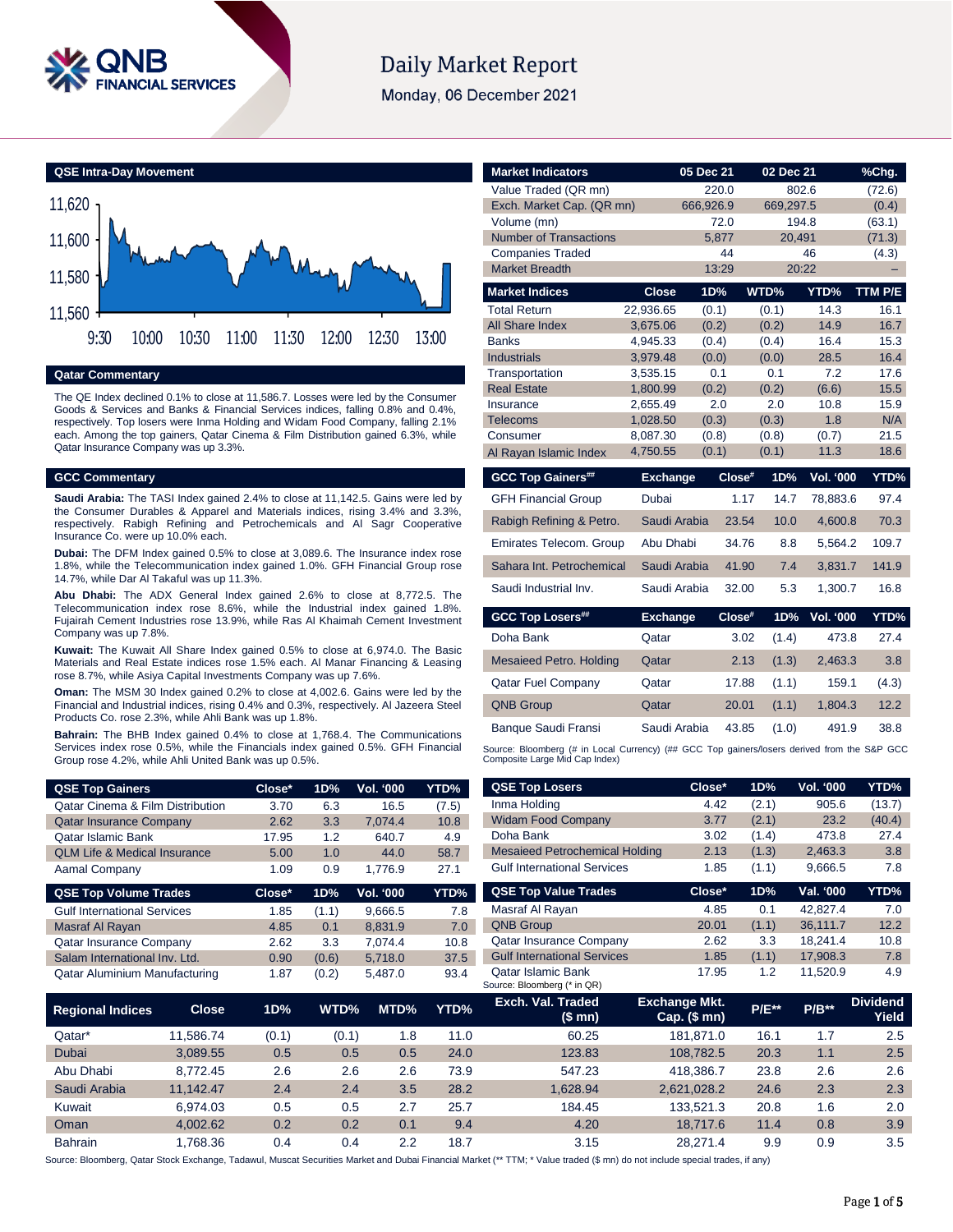### **Qatar Market Commentary**

- The QE Index declined 0.1% to close at 11,586.7. The Consumer Goods & Services and Banks & Financial Services indices led the losses. The index fell on the back of selling pressure from GCC and foreign shareholders despite buying support from Qatari and Arab shareholders.
- Inma Holding and Widam Food Company were the top losers, falling 2.1% each. Among the top gainers, Qatar Cinema & Film Distribution gained 6.3%, while Qatar Insurance Company was up 3.3%.
- Volume of shares traded on Sunday fell by 63.1% to 72mn from 194.8mn on Thursday. Further, as compared to the 30-day moving average of 155.4mn, volume for the day was 53.7% lower. Gulf International Services and Masraf Al Rayan were the most active stocks, contributing 13.4% and 12.3% to the total volume, respectively.

| <b>Overall Activity</b>        | Buy $\%^*$ | Sell %*  | Net (QR)      |
|--------------------------------|------------|----------|---------------|
| Qatari Individuals             | 34.23%     | 37.70%   | (7,632,383.2) |
| <b>Qatari Institutions</b>     | 25.66%     | 21.73%   | 8,645,611.6   |
| Qatari                         | 59.90%     | 59.44%   | 1,013,228.4   |
| <b>GCC Individuals</b>         | 0.37%      | 0.46%    | (207, 694.9)  |
| <b>GCC</b> Institutions        | 1.62%      | 2.56%    | (2,059,509.4) |
| <b>GCC</b>                     | 1.99%      | 3.02%    | (2,267,204.3) |
| Arab Individuals               | 11.63%     | 10.32%   | 2,880,060.2   |
| <b>Arab Institutions</b>       | $0.00\%$   | $0.00\%$ |               |
| Arab                           | 11.63%     | 10.32%   | 2,880,060.2   |
| <b>Foreigners Individuals</b>  | 4.32%      | 4.21%    | 244,526.4     |
| <b>Foreigners Institutions</b> | 22.16%     | 23.01%   | (1,870,610.8) |
| <b>Foreigners</b>              | 26.49%     | 27.23%   | (1,626,084.3) |

Source: Qatar Stock Exchange (\*as a % of traded value)

# **News**

**Qatar** 

- **Saudi king invites Amir to attend GCC summit –** His Highness the Amir Sheikh Tamim bin Hamad al-Thani received a written message from the Custodian of the Two Holy Mosques King Salman bin Abdulaziz Al-Saud of the sisterly Kingdom of Saudi Arabia, including an invitation to His Highness the Amir to attend the meeting of the 42nd session of the GCC Supreme Council, to be held in December 2021 in Saudi Arabia. (Gulf-Times.com)
- **QFBQ sells its shares in food services company, Alrifai International Holding –** Qatar First Bank (QFBQ) announced the sale of its 49% (the total shares) of Food Services Company W.L.L., owned by QFB Food & Beverages W.L.L., a whollyowned subsidiary of Qatar First Bank LLC (Public), for QR24,500,000. Also, QFBQ announced the sale of its 31% of the total shares of Alrifai International Holding Ltd. owned by Qatar First Hospitality Ltd., a wholly owned subsidiary of Qatar First Bank LLC (Public), for \$3mn. Established in 2008, QFBQ was listed on the Qatar Stock Exchange in 2016, with authorized capital of QR2.5bn and the paid-up capital, the total number of subscribed shares and the number of tradable shares is QR700mn. (QSE, Bloomberg)
- **Ashghal builds 50 new parking lots to serve sports events –** The Public Works Authority (Ashghal) has announced completion of construction works of 50 new parking lots to serve sports events of the 2021 FIFA Arab Cup and the FIFA World Cup Qatar 2022 in coordination and cooperation with the Supreme Committee for Delivery & Legacy (SC) and other entities. The new parking lots with a total capacity of over 51,000 cars and 5,600 buses are on a total area covering approximately 3mn square meters. (Peninsula Qatar)
- **Non-energy growth hits new survey peak in November –** Purchasing Managers' Index (PMI) survey data from Qatar Financial Centre (QFC) scaled new heights in November, signaling a burgeoning non-energy private sector economy. Both total activity and new business rose at the strongest rates since the survey began in April 2017, while a record rise in backlogged work suggested growing capacity pressures despite a further rise in employment. Moreover, pricing power improved as average charges for goods and services increased at a

series-record pace during November. The Qatar PMI indices are compiled from survey responses from a panel of around 450 private sector companies. The panel covers the manufacturing, construction, wholesale, retail, and services sectors, and reflects the structure of the non-energy economy according to official national accounts data. The headline IHS Markit Qatar PMI is a composite single-figure indicator of non-energy private sector performance. It is derived from indicators for new orders, output, employment, suppliers' delivery times and stocks of purchases. The PMI set a new record high for the third month running at 63.1 in November, up from 62.2 in October. This indicated the strongest overall improvement in non-energy business conditions since the survey began in April 2017. The headline figure has risen for the past six months, a record sequence of MoM gains. The latest rise in the PMI was driven by the new orders and output components, which together have a weight of 55% in the headline figure. Both indicators set new record highs during the month, most notably new business, with 54% of companies reporting stronger demand growth during November. (Gulf-Times.com)

 **New 'business journey report' puts spotlight on Qatar's SME ecosystem as non-oil growth gains pace –** A new report produced by global research and advisory firm, Oxford Business Group (OBG), in partnership with Qatar Development Bank (QDB), maps out the country's efforts to put entrepreneurial activity and innovation at the heart of its long-term growth strategy. The 'Business Journey Report' shines a spotlight on Qatar's start-up and small and medium-sized enterprise (SME) ecosystem, combining detailed analysis, key data, and infographics relating to the socio-economic landscape in an easy-to-navigate and accessible format. The country's ongoing economic diversification and private sector development agenda, which sit at the heart of the Qatar Vision 2030 roadmap, are a key focus. The report charts the measures being implemented to nurture new growth engines, boost FDI, and strengthen Qatar's competitiveness, which will help to provide a buffer against future shocks to global energy markets, in the wake of the Covid-19 pandemic. It also pinpoints several segments of the economy that have been earmarked as ripe for development, with smart manufacturing, ICT, financial services, tourism, logistics, professional services, and science-related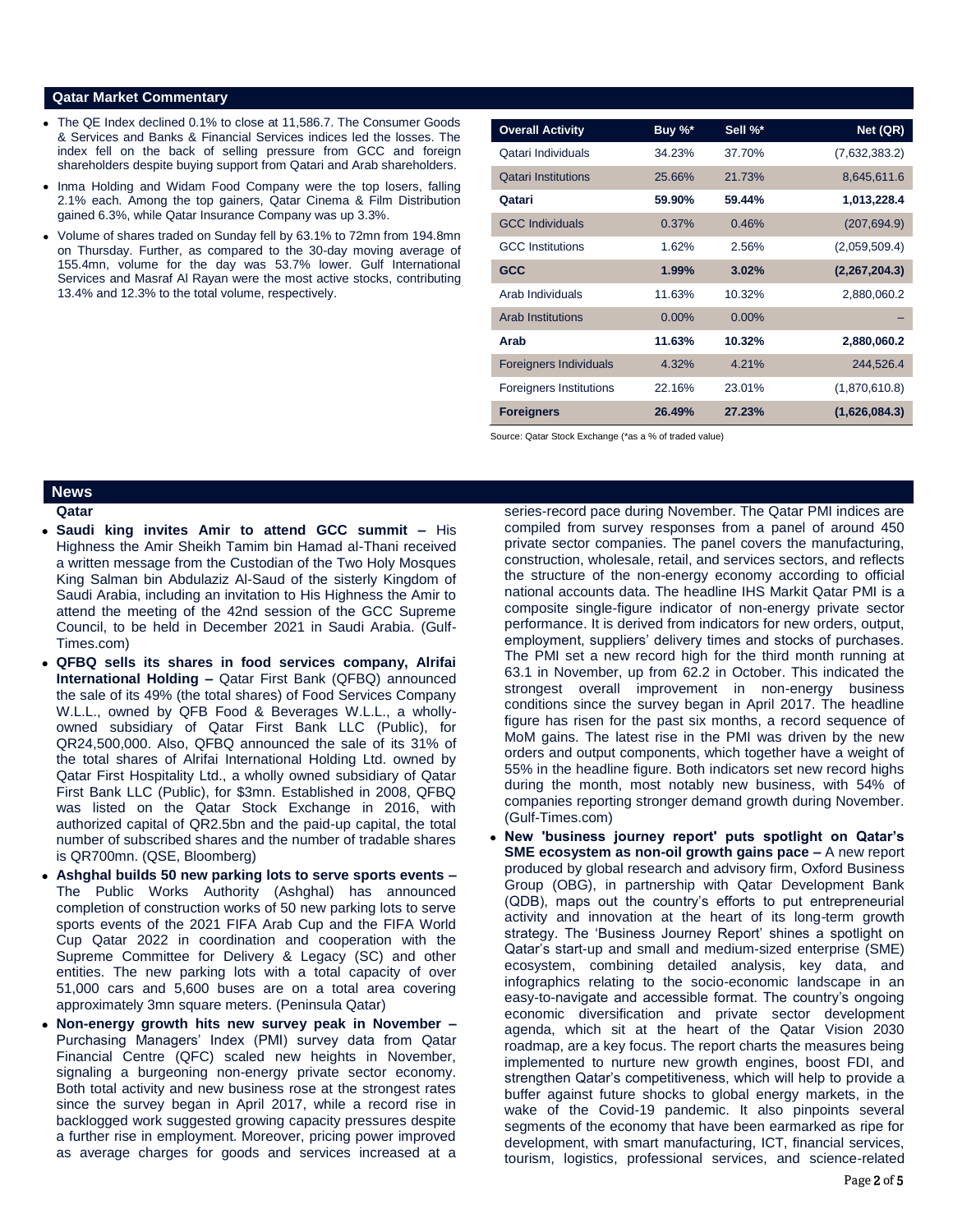industries, among those identified. Subscribers will find extensive coverage of the digital transformation process underway in Qatar, which gathered pace during the coronavirus and is set to accelerate further as more firms move to harness the potential of tech-led solutions. In addition, the report contains an in-depth analysis of the country's export trajectory, noting that rising demand in Asia meant international sales had returned to pre-pandemic levels by early 2021. With energyrelated shipments accounting for the bulk of sales, it also considers what Qatar can do to tap new overseas growth opportunities by developing a more diverse export basket and encouraging SMEs to sell products and services beyond the country's borders. (Gulf-Times.com)

- **Qatar Tourism and Mwani Qatar announce return of cruise tourism –** Qatar Tourism and Mwani Qatar have announced the return of cruise tourism with the start of the 2021/22 season, which is expected to be the largest with the arrival of 78 cruise liners until the end of April 2022. 'MSC Virtuosa' made its first voyage to Qatar on December 2, bringing around 4,600 visitors to Doha. The return of cruise tourism comes as Qatar resumes holding in-person events and festivals. The winter season is particularly busy with the line-up including the FIFA Arab Cup, Qatar International Food Festival 2021, Qatar Live Festival, and light & laser shows on the Corniche. (Gulf-Times.com)
- **Visitor arrivals to Qatar surge due to FIFA Arab Cup 2021 –** Travel agencies in Doha are seeing an increase in the number of visitor arrivals to Qatar, particularly football fans who are watching their national teams compete in the on-going FIFA Arab Cup Qatar 2021. A number of visitors are also coming from outside the region just to see the stadiums that will host the FIFA World Cup next year, according to travel companies. (Peninsula Qatar)

### **International**

- **CBI cuts UK economic growth forecasts on supply chain hit –** Britain's economy looks set to grow more slowly than previously thought this year and in 2023 due to global supply chain problems and the government must encourage longerterm business investment, an employers group said. The Confederation of British Industry cut its forecasts for economic growth to 6.9% in 2021 and 5.1% in 2022 from previous estimates of 8.2% and 6.1%. It said the downgrade mostly reflected weaker growth since its last forecasts in June and the supply chain problems that have slowed the recovery from last year's coronavirus slump were likely to end in mid-2022. With exports still weak, household spending would drive 90% of growth next year and two-thirds of it in 2023 thanks to a strong jobs market and savings racked up during the pandemic. Business investment looked set to grow by 8.2% next year and go above its pre-pandemic level but the bounce would probably prove short-lived with corporate investment falling back in mid-2023 when a tax incentive is due to expire. "One policy in place for 18 months can't change under-investment over four decades," Rain Newton-Smith, the CBI's chief economist, said. The CBI called on Prime Minister Boris Johnson to introduce regulations to spur investment and innovation to help build new markets in clean energy and other sectors. The new forecasts from the group saw inflation peaking at 5.2% in April and remaining above the Bank of England's 2% target for around another year while unemployment would fall to 3.8% by the end of 2023. The CBI's forecasts were made before the emergence of the Omicron variant of the coronavirus which has led to tighter COVID rules. Rain-Smith said she was hopeful that Britain's high levels of vaccinations would minimize the growth hit. (QSE)
- **UK trade minister to seek closer ties on US trip, deal remains distant –** Britain will seek to strengthen its trading

relationship with the United States this week when trade minister Anne-Marie Trevelyan visits New York and Washington, but a full free-trade agreement remains a distant prospect. Trevelyan will meet US Trade Representative Katherine Tai and US Commerce Secretary Gina Raimondo in Washington on Tuesday, and promote Britain at a meeting with investors in New York. Despite a trade deal with the US being touted as one of the biggest prizes of Britain's exit from the European Union in the years following the 2016 Brexit vote, US President Joe Biden has since made clear that any such deal is not a priority for his administration. That has forced Britain to take a different approach of pursuing smaller agreements to remove specific trade barriers, solve long-running trade disputes, and work together on world trade reform. Trevelyan's visit, her first since becoming trade minister in September, will pursue that strategy, including a push to resolve a long-running dispute over steel and aluminum tariffs. Former US President Donald Trump imposed 25% and 10% tariffs on steel and aluminum imports from the EU in 2018. The tariffs were withdrawn in October of this year, but they remain in place for Britain due to its exit from the EU. Officials in the US and Britain last week rejected a report in the Financial Times that said talks on resolving the tariff row were stalled due to concerns about post-Brexit trade rules affecting Northern Ireland. (Reuters)

 **NHK: Japan govt considering lifting FY2022 economic growth forecast –** The Japanese government is considering raising its economic growth forecast for fiscal 2022 to take into account the effects of its record \$490bn stimulus package, public broadcaster NHK reported on Monday. In a mid-year review in July, the government projected real gross domestic product (GDP) growth of about 2.2% for the fiscal year starting in April 2022. With the spending package aimed at helping businesses and households weather the pain of the COVID-19 pandemic, it now estimates a tailwind of about 5.6% for real GDP from this fiscal year to next, NHK said. Japan has lagged other economies in pulling out of the pandemic-induced slump, forcing policymakers to maintain massive fiscal and monetary support even as other advanced nations dial back crisis-mode policies. The world's third-largest economy shrank more than expected in the third quarter due to a hit to consumption and exports from pandemic curbs and global supply disruptions. Japan's three massive spending packages to counter the pandemic have left it with outstanding long-term debt roughly double the size of its \$5tn economy. (Reuters)

### **Regional**

- **Saudi sovereign fund PIF selling 5.01% stake in STC in secondary offer –** The Public Investment Fund (PIF), Saudi Arabia's sovereign wealth fund, is selling a 5.01% stake in Saudi Telecom Co (STC) through a secondary share offering, STC said on Sunday. PIF plans to sell 100.2mn shares at a price range of SR100 to SR116 per share, potentially raising as much as SR11.623bn at the top end of the range. The final price will be determined on December 10. (Reuters)
- **Saudi Arabia raises January Arab Light crude prices to Asia –** Saudi Arabia's state oil producer Aramco raised its January official selling price (OSP) to Asia for its flagship Arab Light crude to \$3.30 a barrel versus Oman/Dubai crude, up \$0.60 from December, the company said on Sunday. The company set the Arab Light OSP to Northwestern Europe at minus \$1.30 per barrel versus ICE Brent and to the United States at plus \$2.15 per barrel over ASCI. (Reuters)
- **Non-oil businesses in Saudi expand in November; new orders growth softens –** While Saudi Arabia's non-oil economy continued to expand in November on the back of strong demand and slight price pressures, a softening in new business growth meant it was the least marked expansion since August, the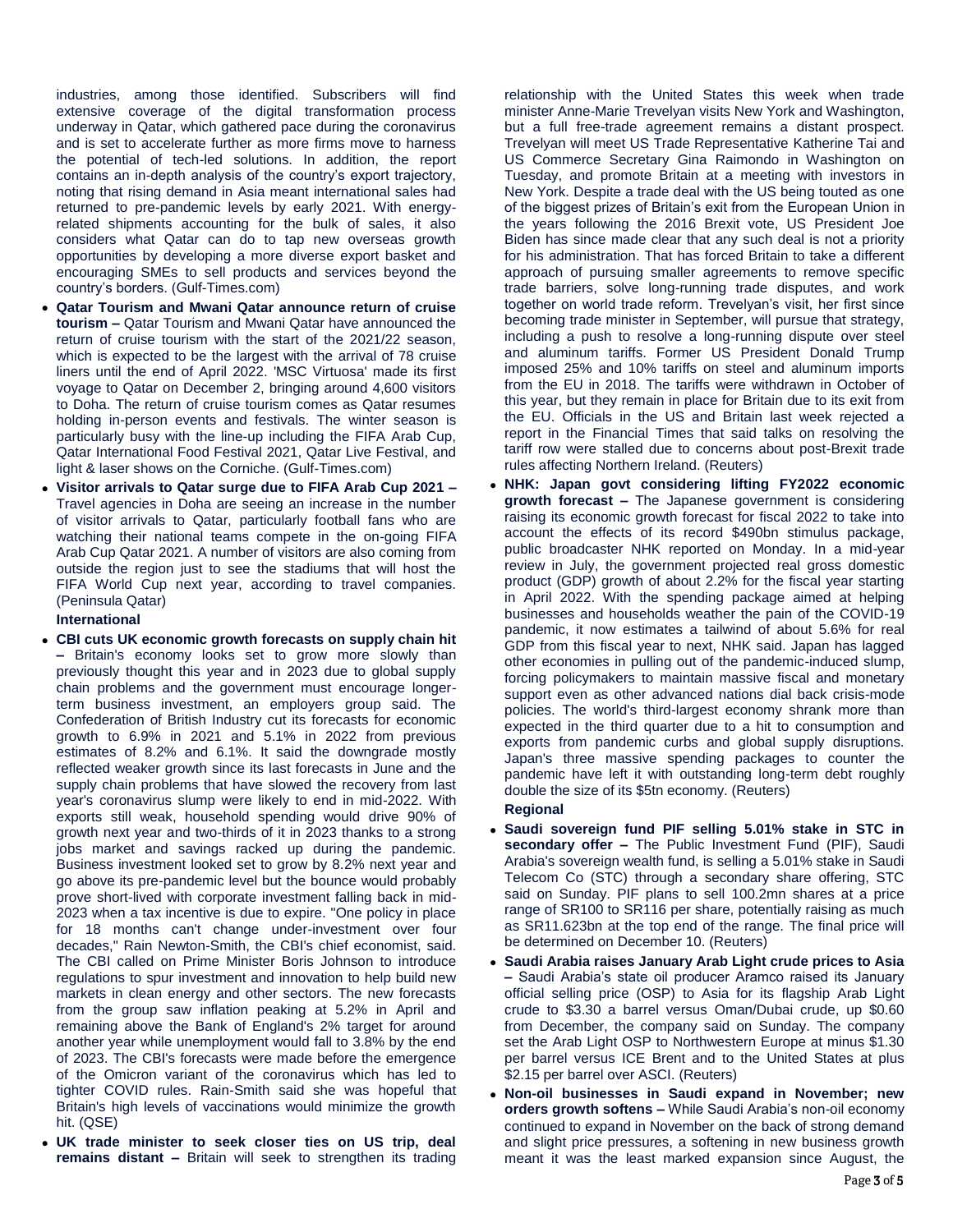latest survey of purchasing managers showed on Sunday. The headline seasonally adjusted IHS Markit Saudi Arabia Purchasing Managers' Index (PMI) fell to 56.9 in November from 57.7 in October, down to a three-month low. However, the index was in line with the average recorded over the 12-year series. (Zawya)

- **UAE foreign trade over five decades totaled \$9.3tn –** The total value of the UAE's foreign trade in the past five decades amounted to some US\$9.32tn, according to the United Nations Conference on Trade and Development (UNCTAD). Additionally, the country's trade balance from 1971 to 2020 recorded a surplus of nearly \$1.3tn. The UNCTAD's figures also reported that the value of UAE's foreign trade increased 473 times from \$1.15bn in 1971 to \$542.02bn by the end of 2020. (Zawya)
- **Abu Dhabi's Mugharraq port certified as international port facility –** Abu Dhabi's Mugharraq Port has been recognized as an international port facility under the provisions of the International Code for the Security of Ships and of Port Facilities (ISPS Code), AD Ports Group announced on Sunday. The port, located in the Al Dhafra region, can now receive international and local vessels including container feeders, bulk and breakbulk carriers, mobile offshore drilling units, tugboats, chemical tankers, offshore support vessels, passenger ships and highspeed cargo crafts, AD Ports Group said. (Reuters)
- **Abu Dhabi's IHC to build stake in Al Qudra via convertible bonds –** The Abu Dhabi-based investment holding company Al Qudra to issue AED2.24bn in mandatory convertible bonds to IHC. Bonds to be issued as purchase price to acquire Al Tahmouh Investments from IHC. Bonds will be converted into shares with a nominal value of AED1/share. (Bloomberg)
- **Oman budget deficit drops 63% as oil prices rise –** Budget deficit OMR1bn at the end of October vs 2.71bn year ago, according to the Gulf nation's ministry of finance. Expenditure at OMR9.34bn vs OMR9.22bn a year before. Revenue at OMR8.33bn vs 6.5bn. Net oil revenue at OMR4.44bn vs OMR3.28bn. (Bloomberg)
- **Oman's Al Madina Investment board approves merger with Shaden Development –** Oman's Al Madina Investment has obtained the board's approval to merge the firm by inclusion with Shaden Development Company, according to a disclosure on Sunday. The board issued the approval of the merger on Thursday based on the book value of both companies, the investment banking firm told the Muscat Securities Market (MSX), on which its shares are listed. The company did not disclose any further details. Al Madina's net loss for the six months ended September 30, 2021 widened by 21% on the back of low revenues. (Zawya)
- **Sky News Arabia: Bahrain central bank plans to offer digital Dinar –** The Central Bank of Bahrain plans to offer a digital Dinar through a digital payments platform which will be available around the clock, Sky News Arabia reported on Sunday. The central bank also aims to gradually raise the share of financing for small- and medium-sized enterprises to 20% of the financial portfolios of local banks by the end of 2025, Sky News cited the bank as saying. (Reuters)
- **Bahrain's Esterad Investment issues LoI to acquire Venture Capital Bank –** Bahrain's Esterad Investment has issued a nonbinding Letter of Intent (LoI) to acquire up to 100% of the share capital of Shariah-compliant investment bank Venture Capital Bank BSC. The investment company said in a statement to the Bahrain Bourse that the letter had been issued on November 29th. The bourse will be notified of any relevant developments, the company said. (Zawya)

 **GFH financial acquires \$200m medical offices portfolio in US –** Spread across North Carolina, South Carolina, Georgia, Utah, Wisconsin, Ohio and Texas, the portfolio consists of 11 assets and 400,000 square feet of space. The Shariahcompliant deal brings the value of GFH's healthcare portfolio in US to over \$400mn. (Bloomberg)